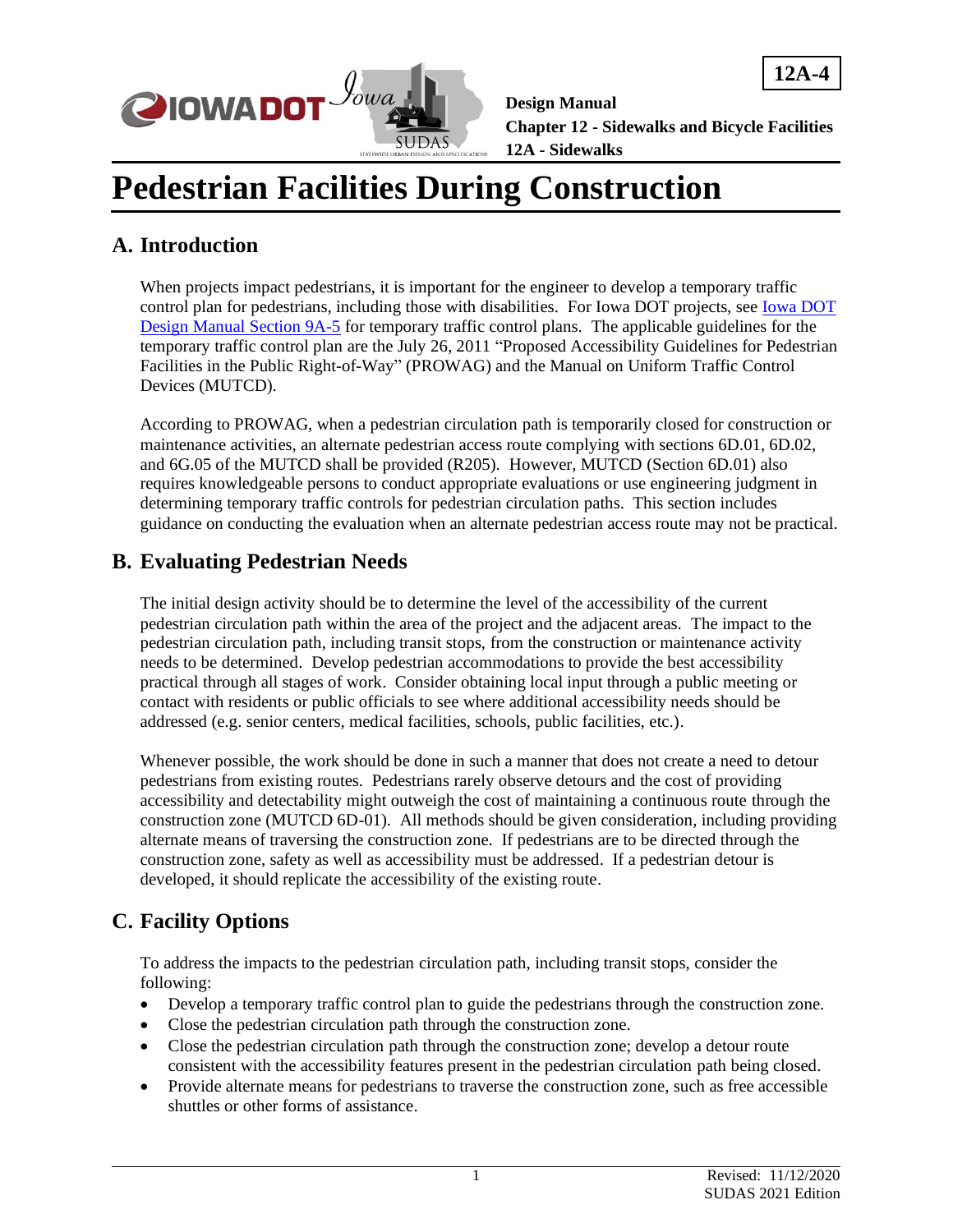#### **D. Barricades, Channelizing Devices, and Signs**

Pedestrian barricades and channelizing devices shall comply with sections 6F.63, 6F.68, and 6F.71 of the MUTCD.

- **1. Barricades:** Barricades are used for pedestrian circulation path closures. See [Iowa DOT](../../erl/current/GS/content/2528.htm)  [Specifications Section 2528.](../../erl/current/GS/content/2528.htm)
- **2. Channelizing Devices:** The designer should consider the safety of pedestrians and vehicles when choosing channelizing devices.
	- **a. Type A:** Type A devices are redirective barriers designed for highway applications. These devices are suitable when pedestrians are routed into the travel way and allow for the most protection for pedestrians from vehicular intrusion.
	- **b. Type B:** Type B devices are crashworthy but do not redirect vehicles. These devices are designed to minimize risks associated with flying debris.
	- **c. Type C:** Type C devices include any device that meets ADA requirements for channelizing pedestrians and may not be crashworthy. These devices are for locations where vehicular intrusions are unlikely (e.g. closed roads, when there is a separation between pedestrians and vehicular traffic, or where vehicular traffic is at low speeds).
- **3. Signs:** See [Iowa DOT Standard Road Plan TC-601](../SRP/IndividualStandards/tc601.pdf) an[d TC-602.](../SRP/IndividualStandards/tc602.pdf)

#### **E. Temporary Pedestrian Facilities**

Temporary pedestrian facilities should comply with the other sections within this chapter to the extent practical. It is strongly recommended that detour routes be on paved surfaces.

Temporary pedestrian facility surfaces must be firm, stable, and slip resistant. Granular surfacing for short term, temporary pedestrian facilities is acceptable. The granular surfacing material should be well graded, such as Class A road stone [\(Iowa DOT Specifications Section 4109,](../../erl/current/GS/content/4109.htm) [Gradation No. 8\)](../../erl/current/GS/content/Appendix.htm#AggregateGradationEnglish) or special backfill (**Iowa DOT Specifications Section 4109**, *Gradation No. 30*). Maintenance of the temporary pedestrian facility surface to meet the firm, stable, slip resistant, and minimum width is required at all times. The temporary pedestrian facility surface must be removed and a permanent pedestrian facility must be replaced prior to the end of the construction season.

## **F. Utility Construction**

If the pedestrian circulation path is disturbed during utility construction, the requirements of this section and **Section 12A-2** shall apply.